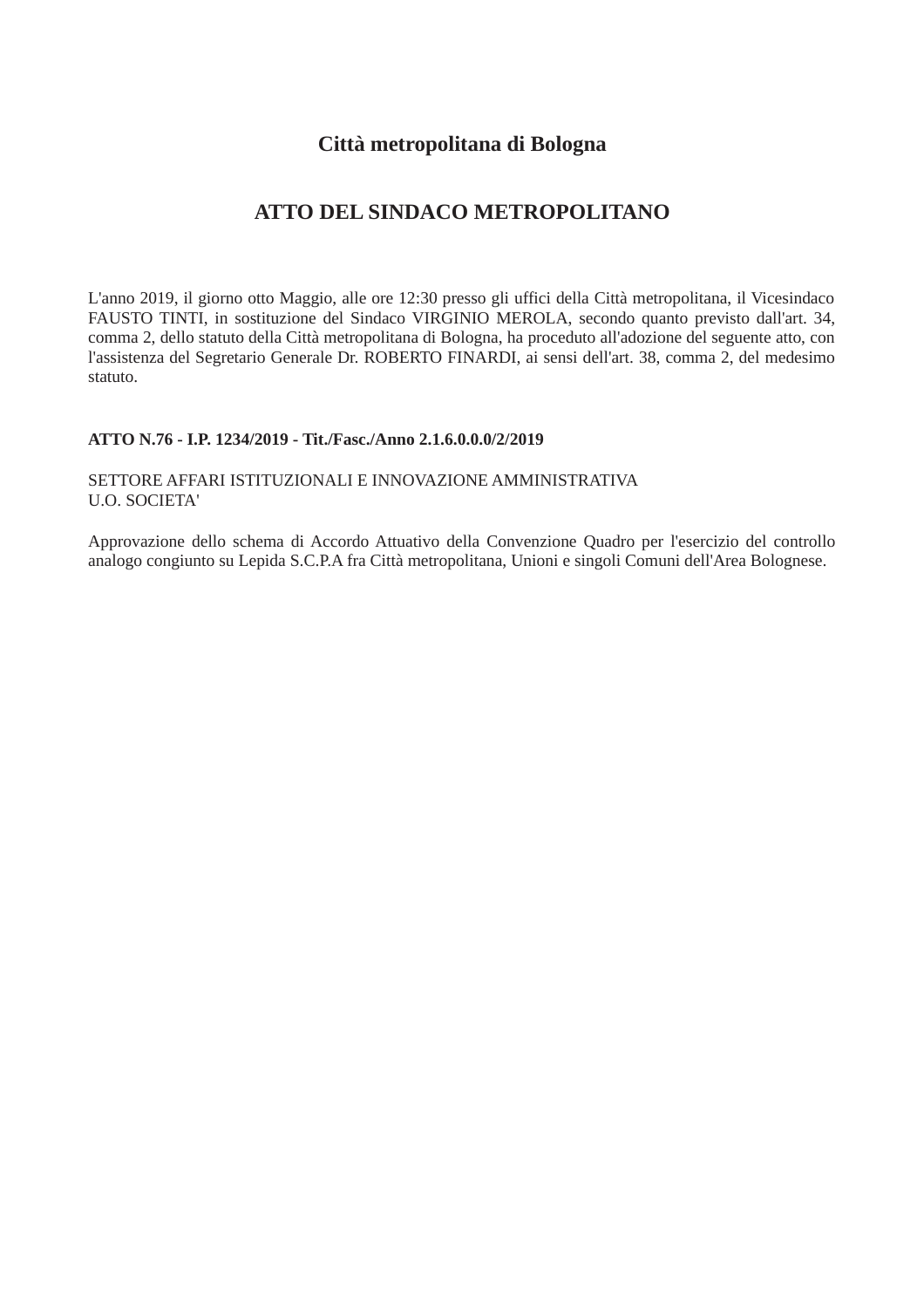# Città metropolitana di Bologna Settore Affari Istituzionali e Innovazione Amministrativa **UO** Società

Oggetto: approvazione dello schema di Accordo Attuativo della Convenzione Quadro per l'esercizio del controllo analogo congiunto su Lepida S.C.P.A fra Città metropolitana, Unioni e singoli Comuni dell'Area Bolognese.

## **IL SINDACO METROPOLITANO**

#### **Decisione**

- 1. Approva lo schema di Accordo Attuativo della Convenzione Quadro per l'esercizio del controllo analogo congiunto su Lepida S.C.P.A fra Città metropolitana, Unioni e singoli Comuni dell'Area Bolognese, allegato sub 1) al presente atto quale parte integrante e sostanziale:
- 2. Dà atto che la sottoscrizione avverrà tramite modulo di adesione, allegato sub 2) al presente atto quale parte integrante e sostanziale.

## **Motivazione**

La Città metropolitana è socio di Lepida S.p.A., e partecipa alla società con n. 1 (una) azione del valore nominale di Euro 1.000,00, corrispondente allo 0,0014% del capitale sociale attualmente fissato in Euro 69.881.000,00. Come previsto dalla Legge Regionale 11/2004, così come modificata dalla Legge Regionale 1/2018, Lepida è organizzata secondo l'istituto dell'in house providing, ha un capitale interamente pubblico a prevalente partecipazione regionale e opera a favore della Regione medesima e degli altri soci pubblici, tra i quali Enti locali, Università, Aziende sanitarie ed ospedaliere, Unioni di Comuni, Consorzi di Bonifica ed Enti Parchi, ai sensi della vigente normativa in materia e delle disposizioni dello statuto sociale.

Si dà atto che nell'ambito della razionalizzazione periodica delle partecipazioni, ai sensi dell'art. 20 del D.Lgs. 175/2016, di cui alla delibera di Consiglio metropolitano n. 55 del 12/12/2018, è stato confermato il mantenimento della partecipazione in Lepida in continuità con quanto approvato con la Revisione Straordinaria, di cui alla delibera di Consiglio metropolitano n. 47 del 27/09/2017 e con il Piano Operativo di razionalizzazione, di cui alla delibera di Consiglio metropolitano n. 44 del 29 luglio 2016.

Si dà atto altresì che, con delibera n. 14 del 27 febbraio 2019, il Consiglio metropolitano ha approvato la Convenzione Quadro per l'esercizio del controllo analogo congiunto su Lepida S.c.p.A., che disciplina, nel rispetto di quanto previsto dall'art. 16 del D.Lgs. 175/2016 e dell'art. 5, comma 5, del D.Lgs. 50/2016, le modalità con cui i soci pubblici esercitano il controllo analogo a quello esercitato sulle proprie strutture attraverso forme di consultazione e di coordinamento congiunto tra i soci, demandandolo al Comitato Permanente di Indirizzo e Coordinamento.

In particolare, l'art. 6 della Convenzione medesima prevede che il Comitato sia composto complessivamente da 31 membri. I criteri definiti per la composizione del Comitato sono volti ad assicurare e a valorizzare la rappresentanza degli Enti locali territoriali, su base provinciale, e la rappresentanza di tutti gli altri Enti soci. All'Aggregato composto da Comuni, Province ed Unioni spetta la designazione di 8 rappresentanti uno per ciascuna provincia con l'esclusione dell'Area Metropolitana di Bologna che ne indica 2, anche a seguito di specifica richiesta della Città metropolitana stessa.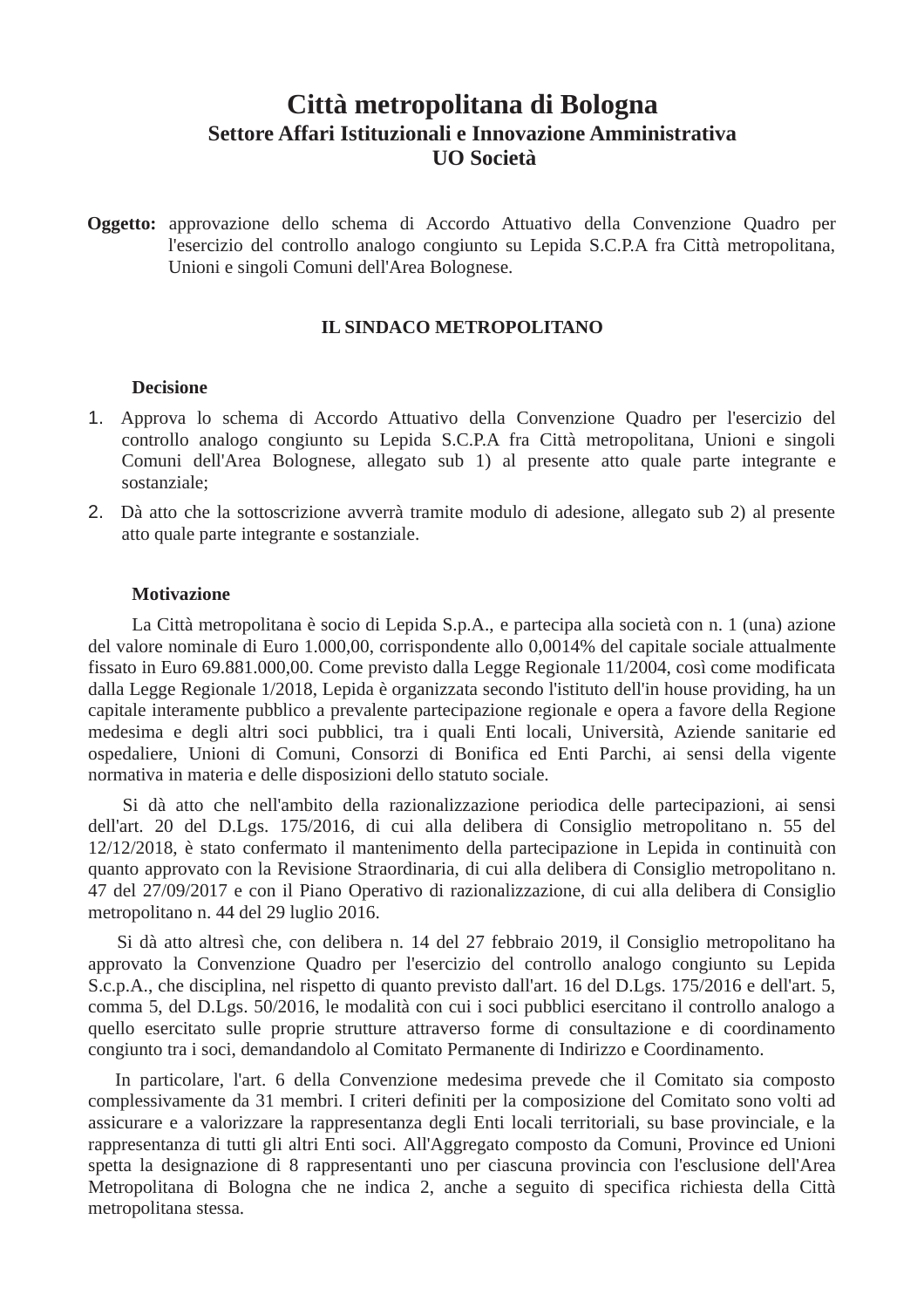Ciascun Aggregato di Enti soci deve designare il proprio rappresentante con le modalità operative liberamente individuate e condivise dagli Enti facenti parte del medesimo Aggregato, assegnando alla Provincia o alla Città Metropolitana il coordinamento di tali attività di designazione.

La Regione ha suggerito inoltre di formalizzare eventuali accordi per il coordinamento interno tra gli Enti soci dell'Aggregato.

La Città metropolitana ha proposto di utilizzare la Conferenza metropolitana, quale organo collegiale composto da tutti i Sindaci dei Comuni compresi nell'Area metropolitana, per esprimere "l'Orientamento sul sistema complessivo di rappresentanza" per tutti gli Enti locali del territorio incluse le Unioni, nel predetto Comitato di Lepida. Si dà atto che la Conferenza metropolitana dei Sindaci, in data 29 marzo u.s., ha infatti approvato, all'unanimità dei presenti, l'Orientamento avente tale oggetto.

In particolare, la Conferenza metropolitana, oltre alla designazione dei rappresentatati dell'aggregato area metropolitana, identificati nel Comune di Bologna, quale Comune di maggiore dimensione, in rappresentanza di se stesso, e nella Città metropolitana, in rappresentanza di 54 Comuni, 7 Unioni e se stessa, indicando, per quest'ultima il delegato che parteciperà al Comitato nella persona del dirigente del "Settore Strutture Tecnologiche, Comunicazione e Servizi Strumentali", ha condiviso la proposta di Accordo Attuativo della citata Convenzione Quadro, allegato sub 1) al presente atto quale parte integrante sostanziale, per disciplinare le modalità con le quali la Città metropolitana medesima, ai fini di un'efficace azione di coordinamento interno, rappresenta gli interessi delle Unioni e dei Comuni del proprio territorio nell'ambito del predetto Comitato. Il funzionamento del sistema di rappresentanza richiede che il delegato al Comitato si relazioni con gli Enti locali dell'area metropolitana interessati, ai fini della formazione delle decisioni. Si è ritenuto pertanto operativamente necessario formalizzare un Accordo Attuativo della Convenzione Quadro per l'esercizio del controllo analogo congiunto su Lepida S.c.p.A., fra Città metropolitana, Unioni e singoli Comuni dell'Area bolognese, identificati nei Comuni di San Lazzaro di Savena, Molinella e Alto Reno Terme, che effettuano affidamenti diretti a Lepida, restando ferma la disponibilità di includere altri Enti che già partecipano alle Unioni e che sono comunque interessati ad aderire o che volessero sottoporre particolari tematiche. I sottoscrittori dell'accordo, come sopra indicati, debbono pertanto individuare dei propri referenti per le comunicazioni riguardanti il controllo analogo e comunicarlo alla Città metropolitana, i quali cooperano con il rappresentante designato nel Comitato in un rapporto di leale collaborazione. Si dà atto che il rappresentante della Città metropolitana presenta e vota nel Comitato in funzione delle posizioni di sintesi espresse dai referenti dell'Area metropolitana, il quale tuttavia può adeguare il proprio voto all'andamento delle discussioni e agli approfondimenti in seno al Comitato, solo se l'adeguamento è funzionale agli interessi degli Enti soci dell'Aggregato Area metropolitana e alle posizioni precedentemente espresse dai referenti, ad eccezione del caso in cui vi sia un mandato conferito dagli organi competenti degli Enti soci in base ai relativi ordinamenti su specifici oggetti posti all'ordine del giorno del Comitato.

Con riferimento alla scadenza dell'Accordo Attuativo, si precisa che lo stesso scadrà dopo 60 giorni dalla convalida degli eletti del mandato amministrativo della Città metropolitana successivo a quello in corso.

L'Accordo prevede, inoltre, che la Città metropolitana, per svolgere le funzioni di rappresentanza, si avvarrà di una segreteria per il controllo analogo nell'ambito delle risorse già dedicate dalla Città metropolitana medesima alle attività di promozione e coordinamento dei sistemi di informatizzazione e digitalizzazione in ambito metropolitano e di adeguato sistema telematico, condiviso con i referenti a supporto dell'efficace esercizio congiunto del controllo analogo, nell'ambito delle tecnologie già disponibili e utilizzabili dalle parti per il c.d. "lavoro collaborativo".

Presupposto necessario affinché ciascun Ente possa aderire all'Accordo Attuativo è l'avere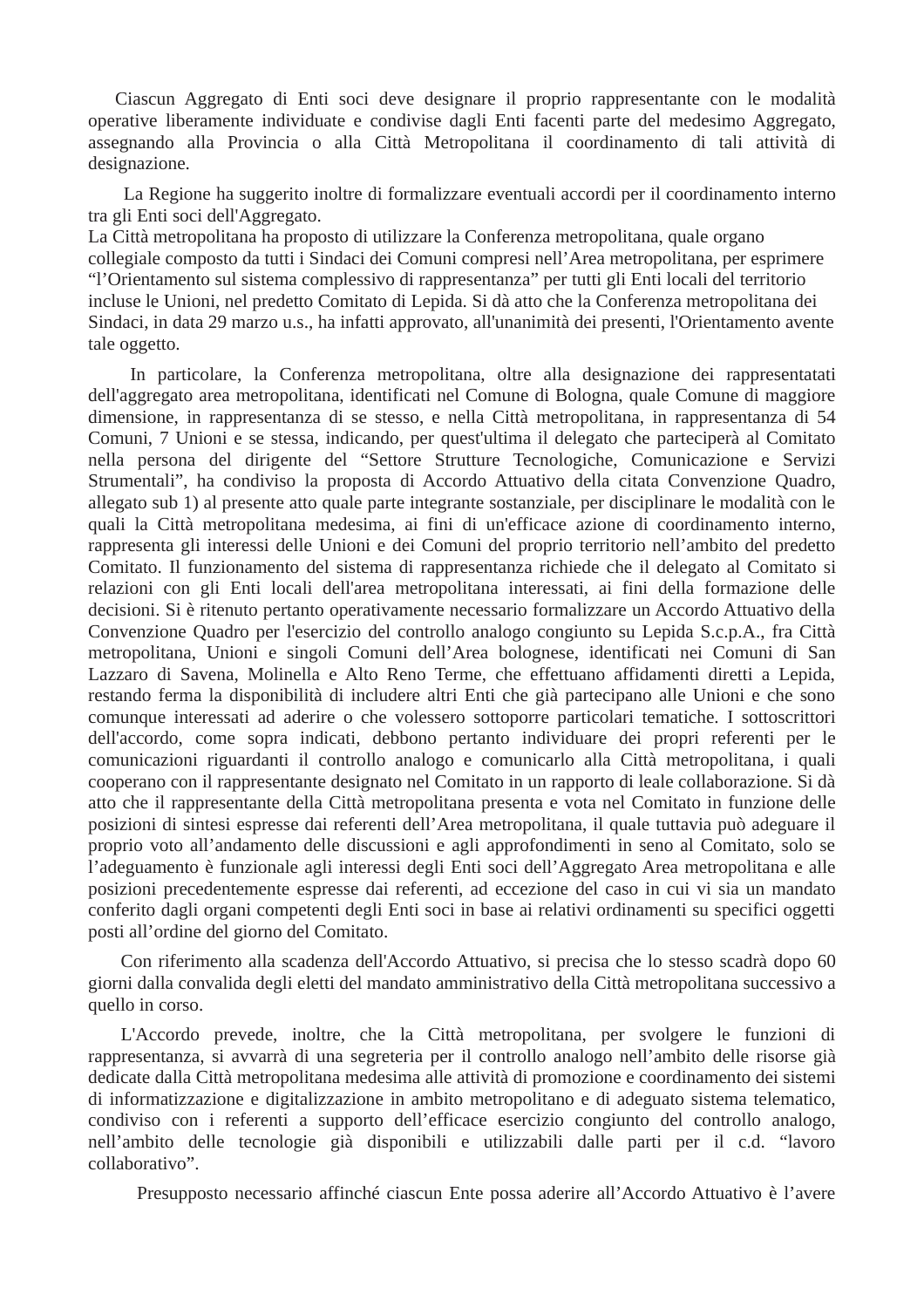sottoscritto la Convenzione Quadro sul controllo analogo congiunto di Lepida.

Si dà atto che la Città metropolitana ha sottoscritto la convenzione quadro in questione in data 13/03/2019.

Per quanto sopra esposto, la Città metropolitana, in attuazione dell'art. 6 della citata Convenzione Quadro per l'esercizio del controllo analogo congiunto su Lepida S.C.P.A e in qualità di Ente designato in rappresentanza di 54 Comuni, 7 Unioni e se stessa nel Comitato Permanente di Indirizzo e di Coordinamento di Lepida, organismo fondamentale per l'esercizio sulla società del controllo analogo a quello esercitato sulle proprie strutture, ritiene necessaria la condivisione del predetto accordo attuativo, non solo ai fini di un efficace azione di coordinamento interno dell'aggregato area metropolitana, ma anche per garantire e dare piena attuazione alla configurazione della società Lepida quale società in house plurisoggettiva.

Si dà atto che il presente atto sarà inviato per opportuna informazione al Dirigente del Settore Strutture Tecnologiche, Comunicazione e Servizi Strumentali, quale designato in rappresentanza di 54 Comuni, 7 Unioni e della stessa Città metropolitana nel Comitato Permanente di indirizzo e di Coordinamento di Lepida S.c.p.A.

Ai sensi dell'art. 1, comma 8, della L. n. 56/2014 il Sindaco metropolitano rappresenta l'Ente, convoca e presiede il consiglio metropolitano e la conferenza metropolitana, sovrintende al funzionamento dei servizi e degli uffici e all'esecuzione degli atti; esercita le altre funzioni attribuite dallo statuto.

Il vigente Statuto della Città metropolitana prevede all'articolo 33<sup>1</sup>, comma 2, lett. g) la competenza del Sindaco metropolitano ad adottare il presente atto su proposta del Consigliere delegato Giampiero Veronesi.

Il presente provvedimento non comporta riflessi diretti o indiretti sulla situazione economico finanziaria o sul patrimonio dell'Ente.

Si è espressa favorevolmente, acquisendo in atti il relativo parere, la Responsabile dell'UO Società, in relazione alla regolarità tecnica.

Il presente atto viene pubblicato all'Albo Pretorio della Città metropolitana per gg. 15 consecutivi.

# Allegati:

- sub 1) schema di Accordo attuativo della Convenzione Quadro per l'esercizio del controllo analogo congiunto su Lepida S.C.P.A fra Città metropolitana, Unioni e singoli Comuni dell'Area Bolognese;

- sub 2) modulo di adesione.

per Il Sindaco Metropolitano VIRGINIO MEROLA Il ViceSindaco Metropolitano **FAUSTO TINTI** 

 $1$  L'articolo 33 dello Statuto prevede che: omissis

<sup>2.</sup> Il Sindaco metropolitano:

omissis

g) compie tutti gli atti rientranti ai sensi dell'articolo 107, commi 1 e 2, del D.Lqs. 267/2000, nelle funzioni degli organi di governo, che non siano riservati dalla legge al Consiglio e alla Conferenza metropolitana;